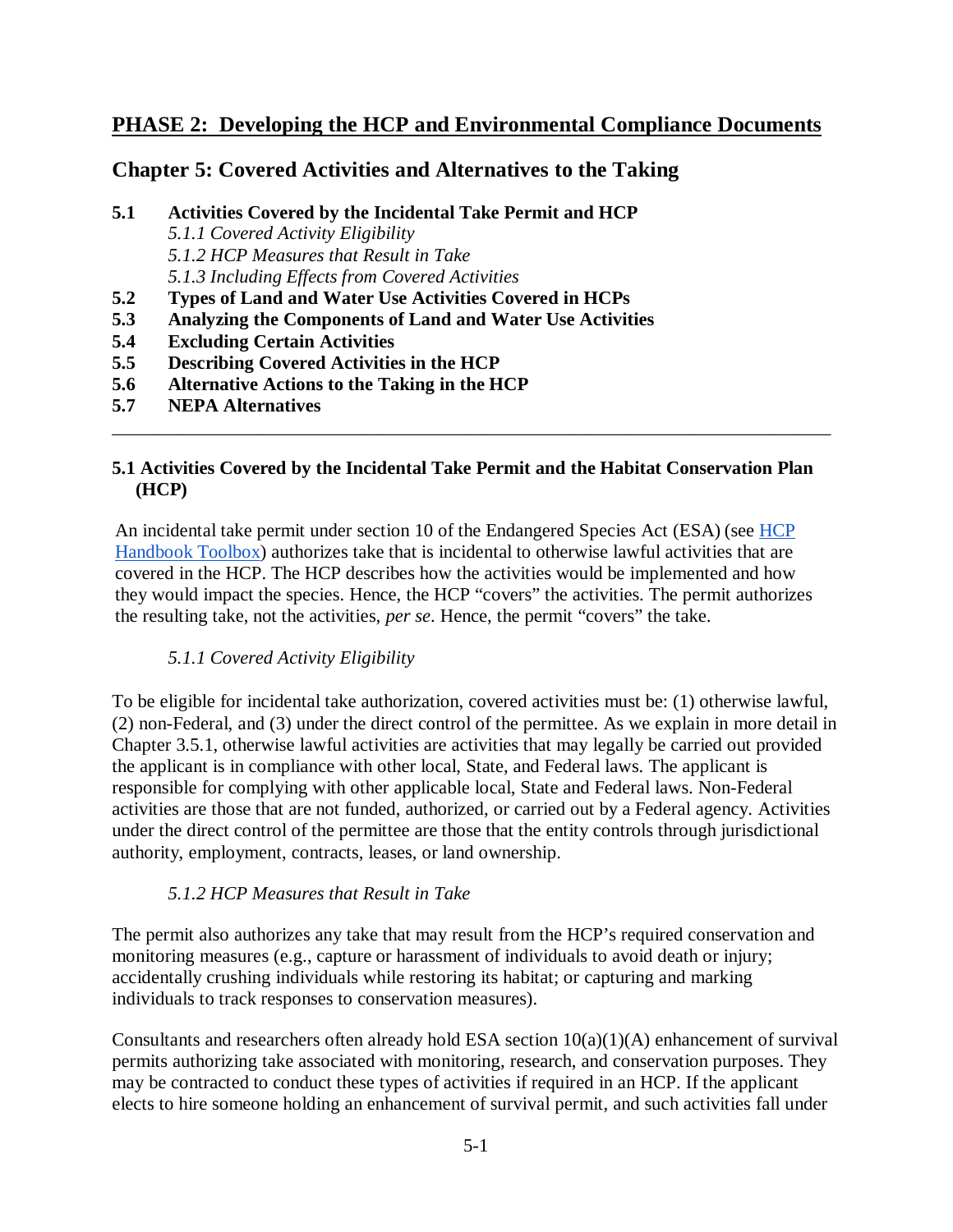the scope of that permit, the associated take does not need to be included on the incidental take permit. However, the HCP should explain such an arrangement.

On the other hand, if the applicant prefers to use their own staff or contractor without an enhancement of survival permit, the incidental take permit can authorize take associated with monitoring, research, and conservation purposes for the HCP. The Services should advise the applicant to weigh the efficiencies of contracting individuals already holding enhancement of survival permits against using their own staff or contractors. If the applicant intends to use their own staff or contractors to conduct management and monitoring under the incidental take permit, such personnel must meet the same qualifications and demonstrate the same expertise as required for an enhancement of survival permit.

**Helpful Hint: Enhancement of survival permits cannot be used to authorize moving individuals out of harm's way of proposed project activities to side step applying for an incidental take permit and preparing the required HCP. They also cannot be used to authorize take incidental to non-Federal activities that are not for research purposes or to enhance the propagation or survival of the species.**

# *5.1.3 Including All Effects from Covered Activities*

The HCP must also describe activities that may result in all effects to covered species or their habitats, including any effects that do not rise to the level of take. The HCP needs to describe the effects and how they may or may not impact the covered species, because the Services must consider this information when analyzing effects in their section 7 biological opinions, National Environmental Policy Act (NEPA), and findings documents (see [HCP Handbook Toolbox\)](https://www.fws.gov/endangered/what-we-do/hcp-handbook-toolbox.html#Ch5) documents.

# **5.2 Types of Land and Water Use Activities Covered in HCPs**

The Services' section 10 regulations do not limit the type and extent of activities that an HCP can cover, as long as the activities meet all the eligibility criteria and the HCP meets the permit issuance criteria. HCPs can cover a variety of residential, commercial, agricultural, and industrial development and any associated activities that may result in incidental take. They can also cover resource extraction (e.g., oil and gas, mining), sustainable use (e.g., timber harvest, wind energy production, fisheries harvest), recurring activities (e.g., irrigation ditch clearing, water diversions, hydroelectric power, seawall maintenance, recreation), or ongoing operations and maintenance of existing or new projects.

Many activities that HCPs cover are permanent projects on the landscape with permanent effects, such as loss of habitat from a development of a residential sub-division. HCPs also can cover short-term activities that result in temporary effects, such as one-time take of a specific number of individuals from a bridge replacement. Some longer term activities may result in temporary rather than permanent effects, such as rotational timber harvest.

Covered activities can be of any scale, from building a single-family residence to constructing a multi-State gas pipeline. Local governments can choose to cover their own infrastructure projects (e.g., buildings, roads, bridges, etc.), building permits for developers, or a combination of these in the HCP. A single party can cover a single project, such as an individual wind energy facility,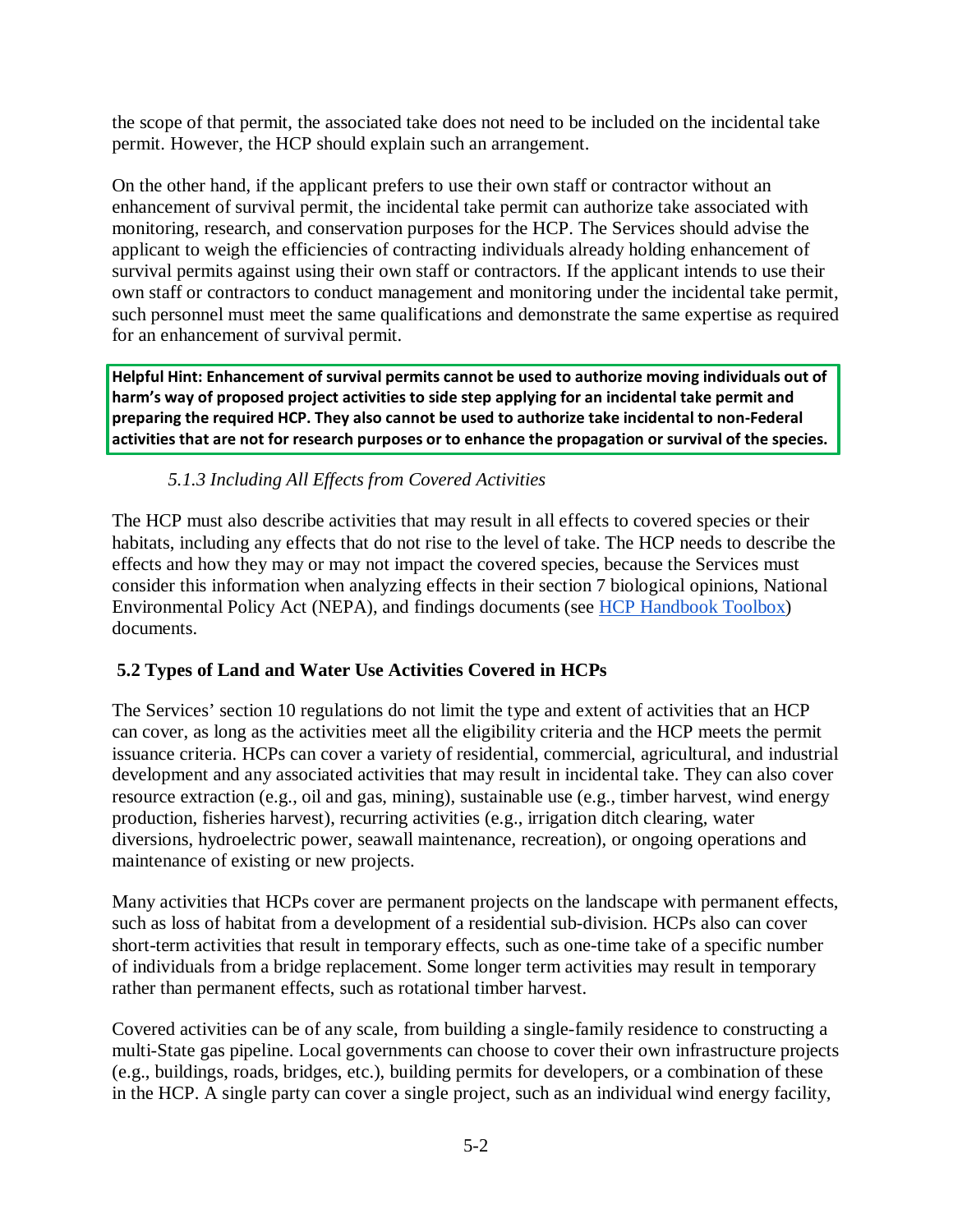or a consortium of wind energy companies can collaborate on an HCP to cover several facilities across a defined area. You should work with applicants to weigh the benefits and challenges of covering multiple activities in an HCP. Benefits include:

- developing a comprehensive conservation strategy that addresses impacts from several activities, rather than attempting to piece together separate mitigation strategies from individual HCPs as they are developed over time;
- efficiencies that result by covering take for a range of activities under a single permit; and
- reducing overall workload impact by investing time and resources up-front in a single comprehensive HCP, rather than reviewing and processing multiple HCPs.

On the other hand, some challenges to consider are:

- increased complexities with understanding multiple activities and all the various resulting impacts, developing a variety of activity-specific minimization measures, and coordinating with multiple parties involved with different activities;
- the demand on time and resources due to these complexities at the time of the up-front investment;
- developing more complex monitoring and adaptive management programs necessary for the suite of covered activities; and
- difficulties in understanding proposed activities when multiple competing commercial entities under a single HCP must protect proprietary business information.

## **5.3 Analyzing the Components of Land and Water Use Activities**

Most activities (e.g., a wind energy project) that an HCP covers have multiple components that can result in different types of take and impacts. Ask applicants to provide information on how every aspect of the covered action would be implemented. Take the time to meet with project proponents specifically to exchange information based on your respective technical expertise, theirs on the action and yours on the covered species.

**Helpful Hint: Visiting similar projects already on the ground or in progress can be particularly helpful in identifying the variety of components of an action and understanding potential impacts.**

Breaking down an overall action into sub-activities is key to understanding which ones may result in take, which may result in other impacts, and which may not affect the covered species at all. Analyzing the action in this manner also helps us understand the geospatial and temporal relationship of all the sub-activities of the proposed action, which are key in identifying the permit area, determining the permit duration, and developing appropriate avoidance and minimization measures specific to the sources of take. Collaborating to analyze the components of the action will likely lead to a better understanding by all parties on the rationale behind the identification of the appropriate covered activities and the conservation measures, which in turn should reduce or eliminate prolonged debate during HCP development.

The FWS developed a process, called the Effects Pathway Model (EPM) (see [HCP Handbook](https://www.fws.gov/endangered/what-we-do/hcp-handbook-toolbox.html#Ch5)  [Toolbox\)](https://www.fws.gov/endangered/what-we-do/hcp-handbook-toolbox.html#Ch5) to help identify the connections between project activities and species effects and to ultimately develop corresponding conservation measures.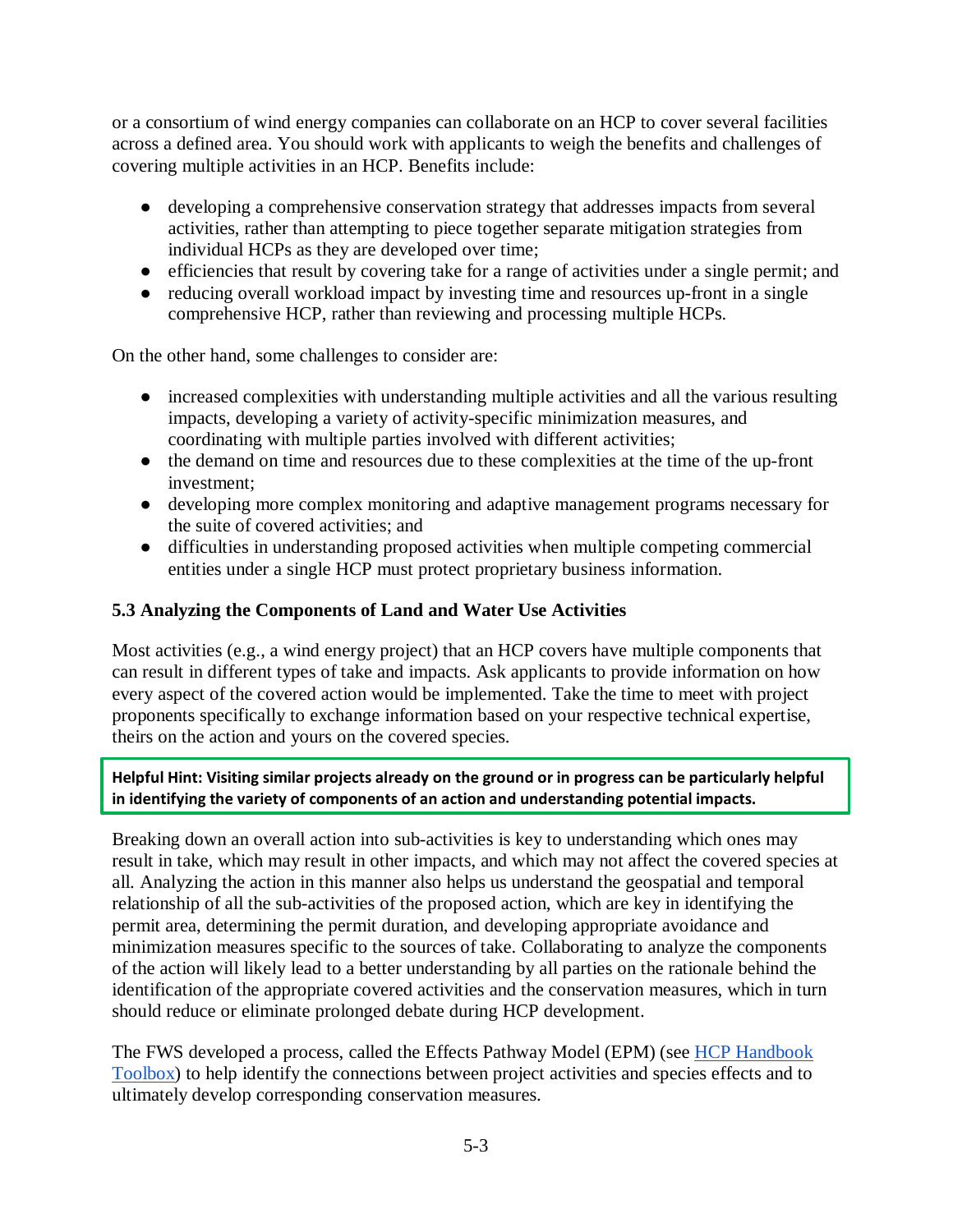**Helpful Hint: EPM also contains detailed breakdowns of many types of actions that can help you consider the effects of actions on species and their habitats. Using one of these completed breakdowns, if applicable to your HCP, can save you and the applicant time.** 

Using a diagram or table helps visualize and track the relationship between the components of an action and effects to the species (see Figure 5.3a). Use this process for each covered species or guild of species if effects would be the same.

### **Figure 5.3a: Visualizing How to Break Down Components of an Action to Identify Species Responses.**



This graphic focuses on breaking down activities associated with a proposed wind energy facility affecting the lesser prairie chicken, using a couple of examples from just one phase of the action. The process should continue by adding more steps to connect effects on the individual and demographic levels and appropriate conservation measures.

Typically, development actions can first be broken into broad phases, such as construction, operations, and maintenance, while others may have additional phases. For example, the phases for wind energy development are:

- 1. prospecting,
- 2. siting and development,
- 3. construction and commissioning,
- 4. operations and maintenance, and
- 5. repowering or decommissioning.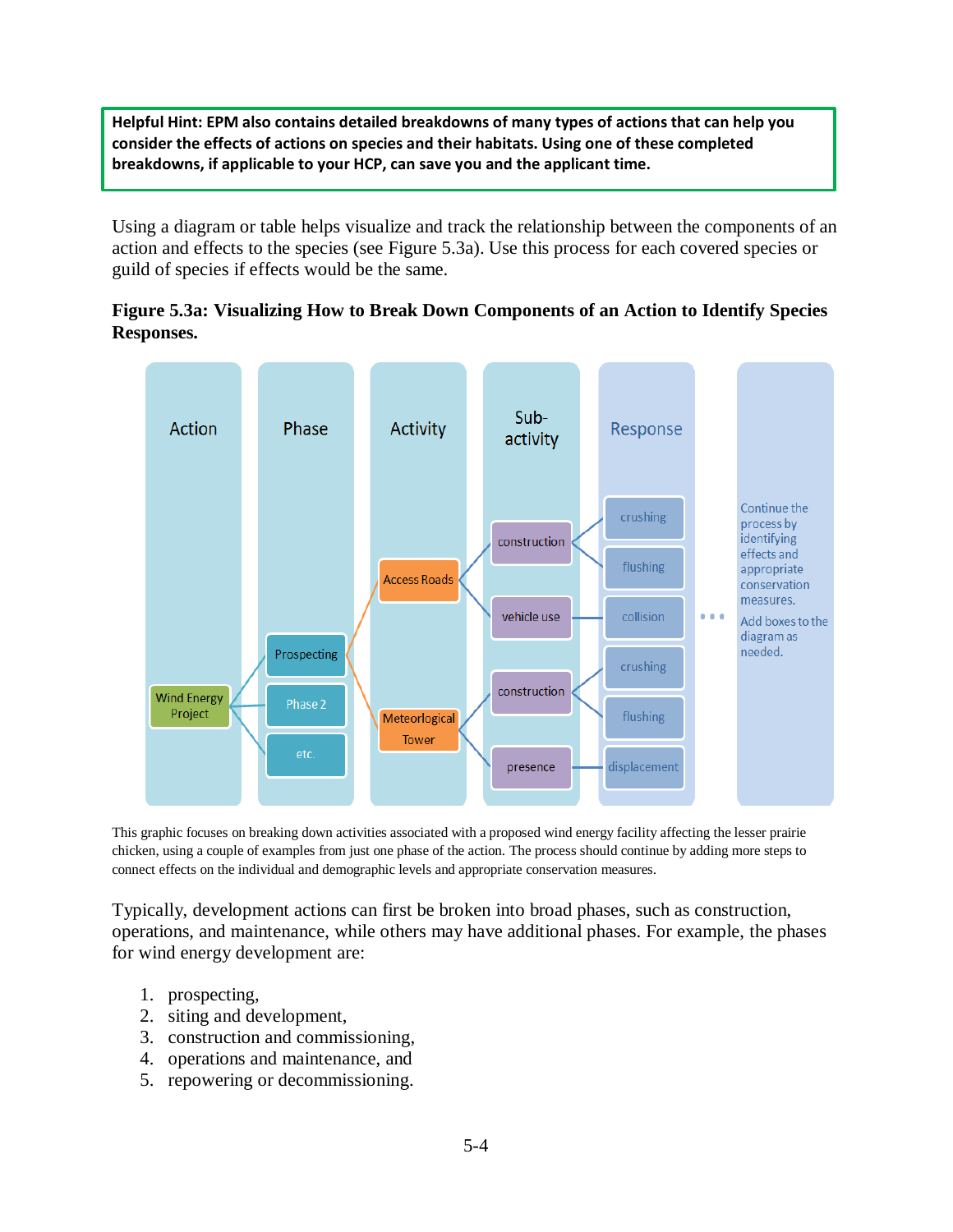Identify the activities associated with each phase. For example, a few of the components of the prospecting phase for a wind energy facility include access roads and construction and operation of meteorological towers (see Figure 5.3a).

Next, break down each activity into sub-activities that may affect the covered species. Then identify the type of response the sub-activity may elicit in the covered species. The example in Figure 5.3a shows that activities associated with construction of access roads could cause repeated flushing of lesser prairie chickens, vehicles traveling access roads could strike lesser prairie chicken individuals, while the presence of a meteorological tower may cause lesser prairie chickens to abandon nearby habitat. Include only those components that likely impact the covered species. See Chapters 8.2 and 9.3 for subsequent steps to identify how these responses would ecologically and demographically affect the species and determine appropriate avoidance, minimization, and mitigation measures.

## **5.4 Excluding Certain Activities**

In some cases, you may find there are reasonable measures that could eliminate the likelihood of take from certain activities, such as modifying beach lighting to avoid impacts to sea turtles. You should advise the applicant that committing to such measures not only would be good for the species, but also would remove the need for the applicant to mitigate for the impacts of such take. Ultimately, the applicant chooses whether to design their project to avoid take or to include certain activities for take coverage. However, if take from such activities is likely to jeopardize the species or destroy or adversely modify its critical habitat, they cannot be covered in the permit. In this case, you will need to work with the applicant to modify the activity and incorporate conservation measures to eliminate the risk of jeopardy or critical habitat destruction or adverse modification.

## **5.5 Describing Covered Activities in the HCP**

Because the HCP is the applicant's document, the applicant ultimately decides how to write it. However, you should provide guidance on what they should include as covered activities so that we can adequately review the document and the public can understand and comment on what is proposed. A detailed description of the covered activities in the HCP is also key for future permittees and Service staff to understand how the covered activities will be implemented over the duration of a permit.

The process of breaking down the action into components is particularly helpful in establishing what the HCP should describe and in what detail.

- An HCP should thoroughly describe activities and associated components that are likely to have impacts, but should not include overly detailed information about sub-activities that do not affect covered species.
- Brief descriptions of such sub-activities and citations to support why they do not impact species is sufficient.
- Describing all the ways a particular activity could be conducted may not be necessary if the anticipated impacts would be the same. For instance, if the impacts of a proposed development are solely the permanent loss of a specified amount of currently unoccupied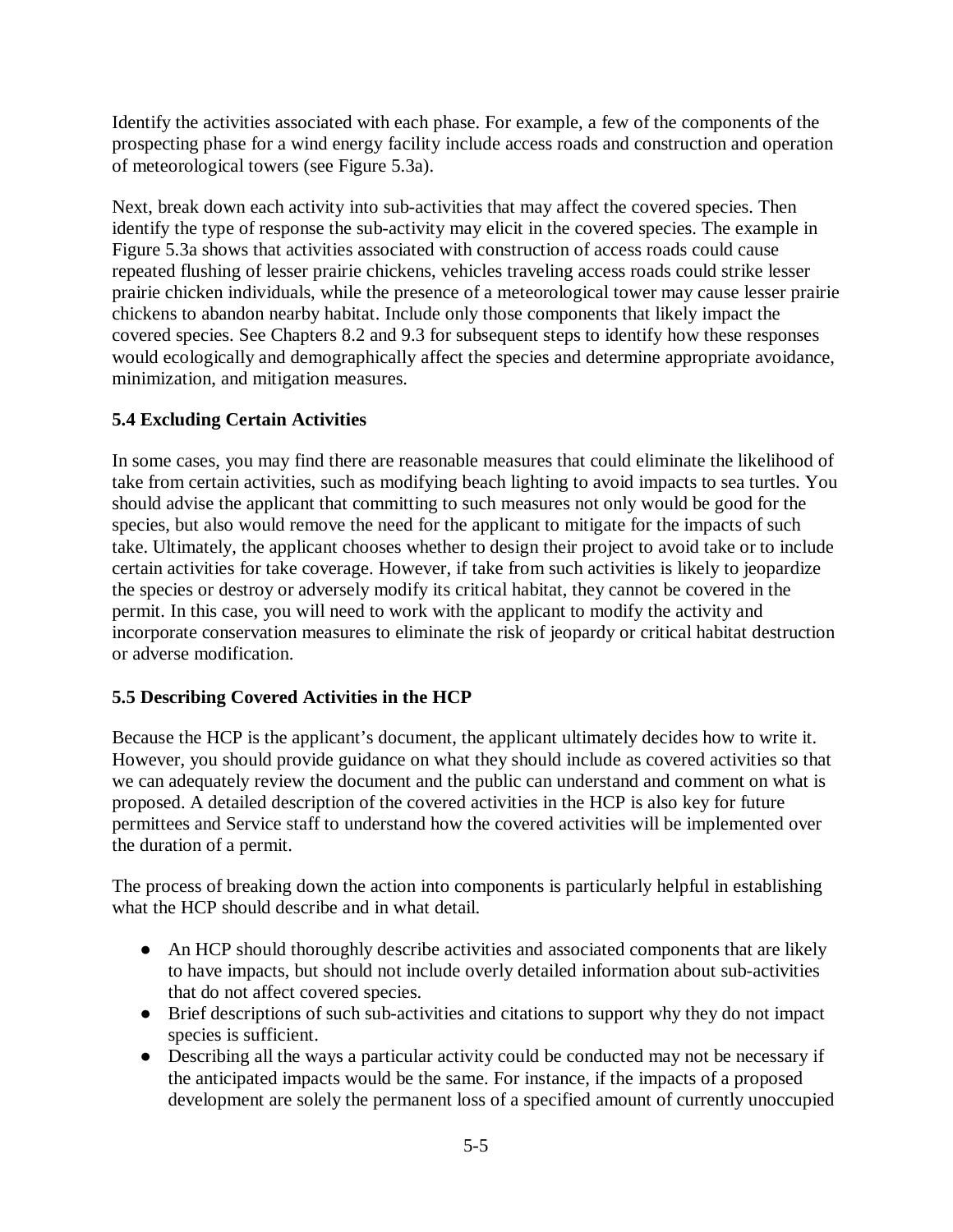habitat that is projected to remain unoccupied in the future, whether the structures are residential or commercial may not be important. In this case, broadly describing the activity as development gives the applicant flexibility without affecting the outcome of analyses of impacts.

Flexibility in how multiple activities for large-scale HCPs are described can be helpful. In some cases, a local agency's planning documents fully describes the activities to be covered by the HCP and can be incorporated by reference. Regardless, the HCP must provide enough information about the activities to enable an adequate analysis of anticipated take.

#### **5.6 Alternative Actions to the Taking in the HCP**

Section 10 of the ESA and its regulations require that an HCP describes actions the applicant considered as alternatives to the take that would result from the proposed action and the reasons why they are not using those alternatives. When describing alternative actions in the HCP, the applicant should focus on significant differences in project design that would avoid or reduce the take. These alternatives should be meaningful and not merely involve small changes in project implementation or minimization and mitigation measures that do not avoid or reduce take.

The regulations do not require that the HCP include a specific number of alternatives to the taking. Besides the proposed alternative, HCPs typically include a no-action alternative, in which the applicant would not proceed with their proposed project or modify it to avoid take altogether. Other types of alternatives will depend on the situation, but can include implementing the project in a different location or changing the project or land use in a way that would eliminate or reduce the take in a meaningful way (e.g., restricting the timing of certain timber harvest activities to when grizzly bears are denning).

The HCP must demonstrate that the applicant reasonably considered the alternatives to the proposed action and explain why the applicant did not select each alternative. These explanations do not have to justify impracticability of any alternative. The Services need to only to evaluate whether the applicant's explanations appear to be credible and reasonable; therefore, we do not have to analyze the feasibility of the alternatives.

#### **5.7 NEPA Alternatives**

NEPA alternatives differ from HCP alternatives, and the distinctions are subtle and often confused. See Chapter 13.3 for a detailed discussion of NEPA alternatives. Figure 5.7a compares the differences between the alternatives in the two contexts. The NEPA alternatives that the Services must analyze in the Environmental Assessment (EA) or Environmental Impact Statement (EIS) are alternatives to the Federal action of issuing the incidental take permit based on the HCP proposed by the applicant and including terms and conditions to comply with the HCP. These alternatives are not necessarily the same as the HCP's alternatives to the taking (see Figure 5.7a). The NEPA alternatives should meet the purpose and need of the action, which essentially is to fulfill our conservation obligations under section 10 of the ESA while responding to the applicant's request for authorization of take incidental to the covered activities (see Chapter 13.1 for a fuller explanation of our purpose and need).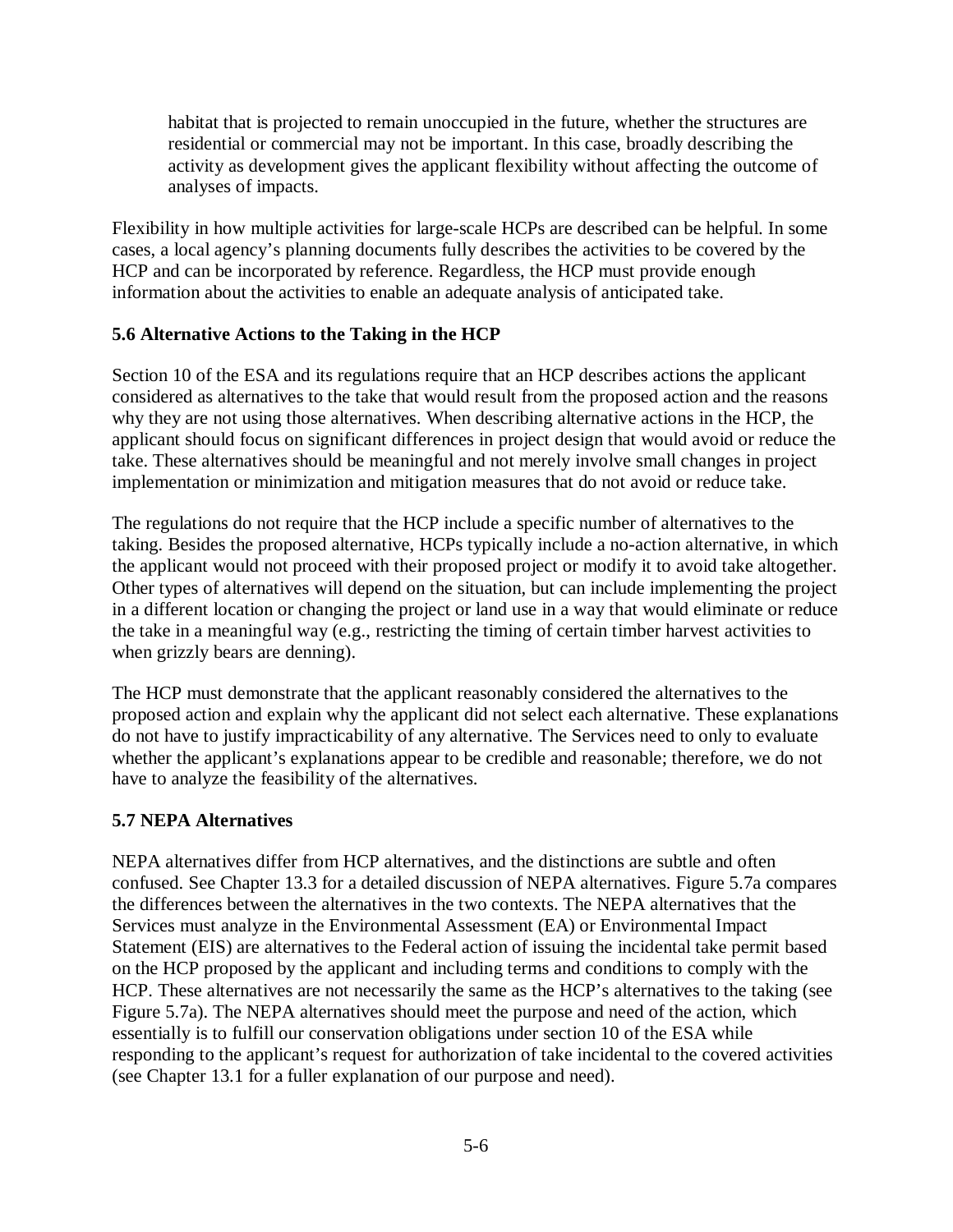The range of alternatives typically includes:

- 1. the proposed action,
- 2. no action, and
- 3. one or more variations of the proposed action (usually with more or less take).

For an EA level review, two to three alternatives are usually sufficient. For an EIS level review, three or more alternatives are generally needed.

While the applicant develops the alternatives to the taking in the HCP, the Services are responsible for developing NEPA alternatives. The Services may confer with the applicant to ensure that the NEPA alternatives are reasonable, but determining which alternatives to analyze in the NEPA document is ultimately up to the Services. The alternatives the Services select to analyze are not required to be reasonable to the applicant (CEQ 40 FAQs and Answers) (see [HCP Handbook Toolbox\)](https://www.fws.gov/endangered/what-we-do/hcp-handbook-toolbox.html#Ch5).

Besides the proposed action, we must analyze a no-action alternative. We should also consider a range of alternatives that include reasonable ways for an HCP to meet the permit issuance criteria, particularly related to measures to minimize and mitigate the impacts of the take to the maximum extent practicable.

- Such alternatives can entail measures different from those in the proposed HCP to minimize impacts from the take. For example, an HCP might propose to translocate individuals of a covered species out of harm's way of construction activities, while we might consider an alternative as starting construction outside of the breeding season.
- Other alternatives might focus on a different conservation strategy for the HCP. An HCP might propose to restore and enhance habitat to offset impacts of the project, while we might examine a strategy to focus on perpetual protection of other habitat vulnerable to development threats.
- Finally, an alternative might include the same conservation strategy as the one proposed by the applicant, but with a different permit duration.

Theoretically, one could generate an infinite number of alternatives with variations to the proposed HCP. However, we are required to examine only a range of reasonable alternatives in depth. Do not feel compelled to invent alternatives just to have them. We also must discuss alternatives we considered, but rejected, and the reasons why we rejected them. For more guidance on determining and analyzing NEPA alternatives, see the Council on Environmental Quality's (CEQ) 40 Most Asked Questions Concerning CEQ's National Environmental Policy Act Regulations in the [HCP Handbook Toolbox.](https://www.fws.gov/endangered/what-we-do/hcp-handbook-toolbox.html#Ch5)